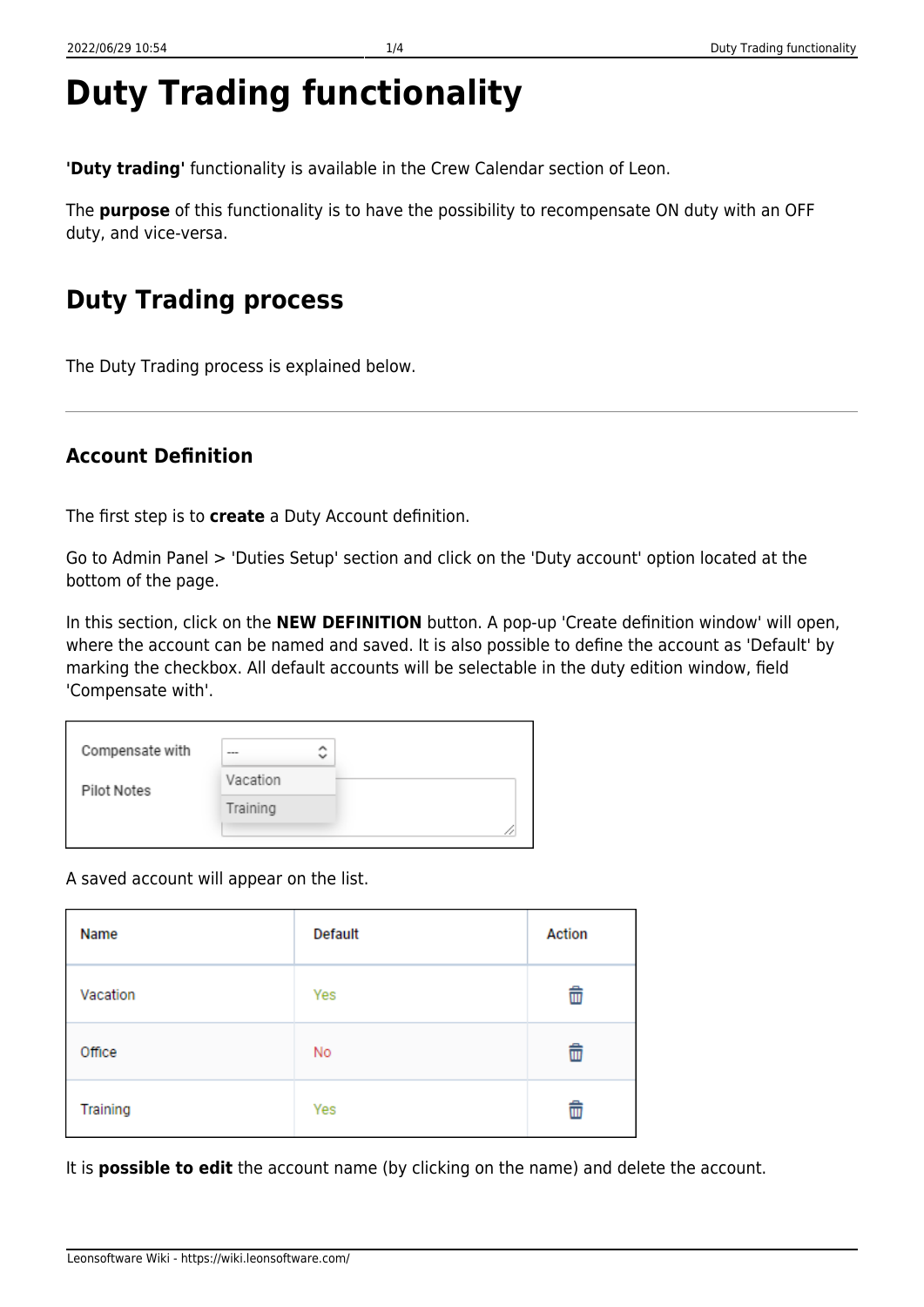| DOM                                              |             |                                               |
|--------------------------------------------------|-------------|-----------------------------------------------|
| Donald Tyrestin                                  |             | ADS SOMETIMES - STATUS TRIPS - CREDIT MANCHES |
| Penalaman                                        | $\Box$      |                                               |
| US AMTERISATIVI DIRA LUZ D                       |             |                                               |
| Line training in progress                        | $\circ$     |                                               |
| Planner note                                     |             |                                               |
| Duty Accounts                                    |             | VACATION OF                                   |
| Temporary Basignments   M.A. I LAPSING ACCOMPTER |             |                                               |
| sixuato                                          | trust data* | trel date:                                    |
| A0050                                            | 0 0 MW 2022 | $\mathbb{X}$<br>(F1 May 2922)                 |

Assigning account to a user

### **Assign account to User**

Once the account definitions are created, they can be **assigned to a User** in the User profile > tab 'Other'

Each user can be assigned to numerous accounts.

| a base of any car a firm a rest in the party of the contentration from least part of |              |  |  |  |  |  |   |               |  |  |  |  |  |                                                                                                       |             |             |
|--------------------------------------------------------------------------------------|--------------|--|--|--|--|--|---|---------------|--|--|--|--|--|-------------------------------------------------------------------------------------------------------|-------------|-------------|
|                                                                                      |              |  |  |  |  |  |   | <b>SALESY</b> |  |  |  |  |  | The company of the company of the company of the company of the company of the company of the company |             |             |
|                                                                                      |              |  |  |  |  |  |   |               |  |  |  |  |  |                                                                                                       |             |             |
|                                                                                      |              |  |  |  |  |  | . |               |  |  |  |  |  | The State                                                                                             | <b>TELE</b> | <b>SALE</b> |
|                                                                                      |              |  |  |  |  |  |   |               |  |  |  |  |  | <b>ALCOHOL:</b>                                                                                       |             |             |
|                                                                                      | <b>START</b> |  |  |  |  |  |   |               |  |  |  |  |  |                                                                                                       |             |             |

Additional columns in Crew Calendar

#### **How it works in Crew Calendar**

The additional 'Account' columns will appear in the Crew Calendar.

The columns can be added/removed in the 3-dot filter, using the **Show Duty Accounts Columns** switch.

The **values in each column** display the total amount of compensated days. 'N/A' value means that the account is not assigned to a User. There can be negative values displayed in the columns.

Each 'Add duty' window has an additional **Compensate with** option available.

If the **duty is to be compensated with a day off**, in the 'Compensate with' dropdown, the planner can select the account to which an off day should be added.

In the below example, the new 'Office' duty is to be compensated with the 'RDO'. A value in the 'RDO' column increases by 1 (from 0 to 1):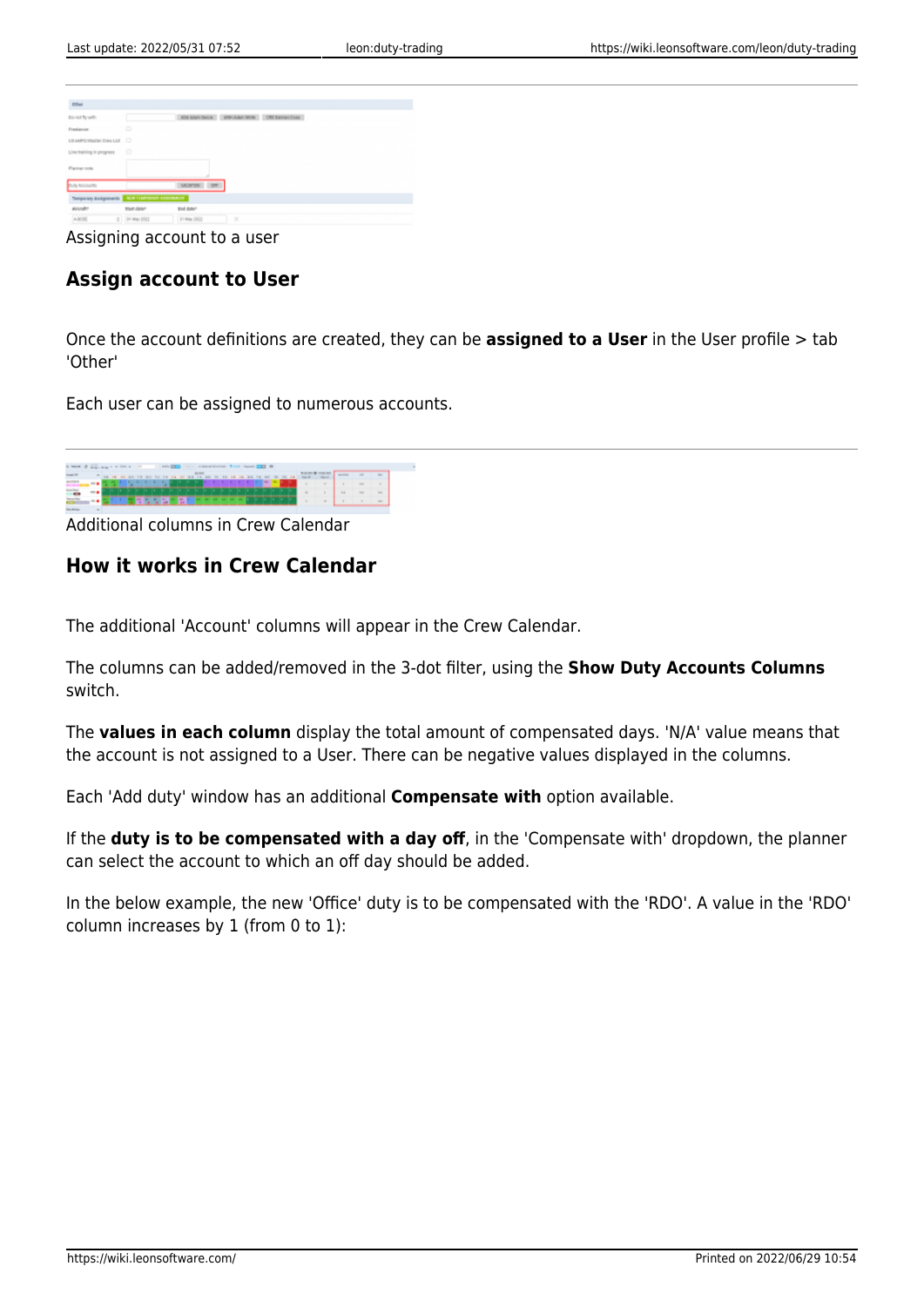| $\equiv$ TIMELINE $\Box$                       | 23 days<br>08 Apr - 30 Apr $\rightarrow$ $\leftarrow$ TODAY $\rightarrow$ |                                |                            |              |                                          | UTC                               |                               |                               | C Drafts: ON OFF    |                   |                                                            | <b>PUBLISH</b>                                |          | <b>Add Duties</b>                       |                 |                             |                     |                                     |              |              |            | $\times$          |          |         |                 |                                          |                 |                |                |
|------------------------------------------------|---------------------------------------------------------------------------|--------------------------------|----------------------------|--------------|------------------------------------------|-----------------------------------|-------------------------------|-------------------------------|---------------------|-------------------|------------------------------------------------------------|-----------------------------------------------|----------|-----------------------------------------|-----------------|-----------------------------|---------------------|-------------------------------------|--------------|--------------|------------|-------------------|----------|---------|-----------------|------------------------------------------|-----------------|----------------|----------------|
| <b>Cockpit CPT</b>                             | $\hat{\phantom{a}}$                                                       |                                |                            |              |                                          |                                   |                               |                               |                     |                   |                                                            | F08 S09 S10 M11 T12 W13 T14 F15 S16 S17 M18 T | Apr      | Duty                                    | O - Office      |                             |                     |                                     |              |              |            | $\mathbb{A}$<br>÷ |          | F29 S30 | Days off        | 08 Apr 2022   1 - 30 Apr 2022<br>Days on | <b>VACATION</b> | OFF            | <b>RDO</b>     |
| <b>Aaron Bartoli</b><br>LABEL TES XXXXX        | <b>BAR</b>                                                                |                                | $A/D$ $A/D$ $X$<br>$x - x$ |              | $\mathbf{D}$<br>$\overline{\phantom{a}}$ | D                                 | D                             | $\mathbf{D}$                  | D<br>$\overline{X}$ |                   |                                                            |                                               |          | Airport                                 | EPWA            |                             |                     |                                     |              |              |            |                   |          | D       | $6\overline{6}$ | 17                                       | 3 <sup>1</sup>  | N/A            | $\overline{0}$ |
| Darek Wheel<br>$\blacksquare$<br>CPT           | WHE <sup>.</sup>                                                          |                                |                            |              | $A/D$ $A/D$ $A/D$ $A/D$ $A/D$ $X$ $X$    |                                   |                               |                               | A/D<br>$\mathbf x$  | $A/D$ $A/D$ $A/D$ |                                                            | $\mathbf{x}$                                  |          | AOC                                     | Default         |                             |                     | $\hat{\phantom{a}}$                 |              |              |            |                   |          |         | $\overline{2}$  | 14                                       | $\overline{4}$  | N/A            | $\overline{0}$ |
| <b>Thomas Delta</b><br><b>ADMIN MANAGEMENT</b> | DEL <sup>O</sup>                                                          | A/D X                          |                            |              | SMS                                      | SIM BD<br>$\mathbf{x}$            | $\blacktriangle$              | <b>BD</b><br>A                | TR.<br>AR           | A/D               | $\overline{\text{SIM}}$ $\overline{\text{X}}$<br><b>AX</b> |                                               |          | From                                    | 08:00           |                             | UTC To              |                                     | 16:00        |              | UTC        |                   |          |         | $\overline{9}$  | 14                                       | $\overline{0}$  | 5 <sub>5</sub> | N/A            |
| <b>Other Ratings</b>                           | $\checkmark$                                                              |                                |                            |              |                                          |                                   |                               |                               |                     |                   |                                                            |                                               |          | Repeat<br>From                          |                 | 24 Apr 2022                 |                     | To                                  |              | 24 Apr 2022  |            |                   |          |         |                 |                                          |                 |                |                |
|                                                |                                                                           |                                |                            |              |                                          |                                   |                               |                               |                     |                   |                                                            |                                               |          | $\checkmark$<br>$\checkmark$<br>Mon Tue | $\checkmark$    | $\checkmark$<br>Wed Thu Fri | $\overline{\smile}$ | $\overline{\phantom{a}}$<br>Sat Sun | $\checkmark$ |              |            |                   |          |         |                 |                                          |                 |                |                |
|                                                |                                                                           |                                |                            |              |                                          |                                   |                               |                               |                     |                   |                                                            |                                               |          | Crew                                    |                 |                             |                     |                                     |              |              |            |                   |          |         |                 |                                          |                 |                |                |
|                                                |                                                                           |                                |                            |              |                                          |                                   |                               |                               |                     |                   |                                                            |                                               |          | $\sim$                                  |                 |                             |                     |                                     |              |              |            |                   |          |         |                 |                                          |                 |                |                |
|                                                |                                                                           |                                |                            |              |                                          |                                   |                               |                               |                     |                   |                                                            |                                               |          |                                         | WHE Darek Wheel |                             |                     |                                     |              |              |            |                   |          |         |                 |                                          |                 |                |                |
|                                                |                                                                           |                                |                            |              |                                          |                                   |                               |                               |                     |                   |                                                            |                                               |          | Compensate with RDO                     |                 |                             |                     |                                     |              | $Q^2$        |            |                   |          |         |                 |                                          |                 |                |                |
|                                                |                                                                           |                                |                            |              |                                          |                                   |                               |                               |                     |                   |                                                            |                                               |          |                                         |                 |                             |                     |                                     |              | CANCEL       | <b>ADD</b> |                   |          |         |                 |                                          |                 |                |                |
|                                                |                                                                           |                                |                            |              |                                          |                                   |                               |                               |                     |                   |                                                            |                                               |          |                                         |                 |                             |                     |                                     |              |              |            |                   |          |         |                 |                                          |                 |                |                |
| <b>Cockpit CPT</b>                             |                                                                           |                                |                            |              |                                          |                                   |                               |                               |                     |                   |                                                            |                                               | Apr 2022 |                                         |                 |                             |                     |                                     |              |              |            |                   |          |         |                 | 08 Apr 2022 (1 - 30 Apr 2022             | VACATION        | OFF            | <b>RDO</b>     |
| <b>Aaron Bartoli</b>                           | $\hat{\phantom{a}}$                                                       | F 08                           | S09                        |              | S10 M11 T12                              |                                   | W13 T14                       |                               |                     |                   |                                                            | F15 S16 S17 M18 T19 W20 T21                   |          |                                         |                 | F 22                        | S <sub>23</sub>     | S <sub>24</sub>                     | M 25         | T 26         | W 27       | T 28 F 29 S 30    |          |         | Days off        | Days on                                  |                 |                |                |
| LABEL TES XXXXX                                | <b>BAR</b>                                                                | A/D<br>$\overline{\mathbf{x}}$ | A/D<br>$\mathbf x$         | $\mathbf{x}$ | D<br>$\mathbf{x}$                        | $\mathbf{D}$                      | D.                            | D.                            | D.<br>$\star$       |                   |                                                            |                                               | <b>V</b> | $\mathbf{D}$                            | $\overline{D}$  |                             |                     | -n                                  | l D          | $\mathbf{x}$ | <b>SIM</b> | TRN               | <b>D</b> | l D.    | 6               | 17                                       | $\mathbf{3}$    | N/A            | $\bullet$      |
| <b>Darek Wheel</b><br>CPT NS                   | WHE <sup>®</sup>                                                          | A/D                            | A/D                        | A/D          | A/D                                      | $A/D$ X                           |                               | <b>TX</b>                     | A/D<br>×            | $A/D$ $A/D$       |                                                            | A/D<br>×                                      | A/D      | $\Omega$                                | $\Omega$        | $\circ$                     | $\circ$             |                                     |              |              |            |                   |          |         | $\overline{2}$  | 15 <sub>15</sub>                         | $\overline{4}$  | N/A            | $\blacksquare$ |
| <b>Thomas Delta</b><br><b>ADMIN</b> MANAGEMENT | DEL <sup>O</sup>                                                          | A/D<br>АX                      |                            | $\mathbf{X}$ | <b>SMS</b><br>$\blacktriangle$           | <b>SIM</b><br>$\boldsymbol{\ast}$ | <b>BD</b><br>$\blacktriangle$ | <b>BD</b><br>$\blacktriangle$ | TR<br>AR            | A/D               | <b>SIM</b><br>AX                                           | <b>X</b>                                      | A/D      | $A/D$ $A/D$                             |                 | $A/D$ $A/D$                 |                     | A/D                                 |              | ١v           | ١v         | $\mathbf{v}$      |          |         | $\overline{9}$  | 14                                       | $\bullet$       | 5 <sub>1</sub> | N/A            |
| <b>Other Ratings</b>                           | $\check{ }$                                                               |                                |                            |              |                                          |                                   |                               |                               |                     |                   |                                                            |                                               |          |                                         |                 |                             |                     |                                     |              |              |            |                   |          |         |                 |                                          |                 |                |                |

If the OFF type duty is added the **Withdraw from** drop-down option will be available. This option allows reducing a value from the selected account.

In the below example, the new 'Day Off' duty withdraws from the 'RDO' account (from 0 to -1):

| $\equiv$ TIMELINE $\sigma$              | 23 days<br>08 Apr - 30 Apr $\rightarrow$ $\leftarrow$ TODAY $\rightarrow$ |            |                                                    |              |                            | UTC                        |                               |                               | C Drafts: ON OFF                               |                 |                  | PUBLISH             |          | <b>Add Duties</b>                                  |                 |                             |              |                                |                     |             |              | $\times$   |         |         |                                           |                 |                 |                 |                |
|-----------------------------------------|---------------------------------------------------------------------------|------------|----------------------------------------------------|--------------|----------------------------|----------------------------|-------------------------------|-------------------------------|------------------------------------------------|-----------------|------------------|---------------------|----------|----------------------------------------------------|-----------------|-----------------------------|--------------|--------------------------------|---------------------|-------------|--------------|------------|---------|---------|-------------------------------------------|-----------------|-----------------|-----------------|----------------|
| <b>Cockpit CPT</b>                      | $\hat{\phantom{a}}$                                                       |            |                                                    |              |                            |                            |                               |                               | F08 S09 S10 M11 T12 W13 T14 F15 S16 S17 M18 T1 |                 |                  |                     | Apr:     | Duty                                               |                 | X - Day Off                 |              |                                |                     |             |              |            |         | F29 S30 | 08 Apr 2022 图 - 30 Apr 2022<br>Days off   | Days on         | <b>VACATION</b> | OFF             | RDO            |
| <b>Aaron Bartoli</b><br>LABEL TES XXXXX | <b>BAR</b>                                                                |            | $\Delta/D$ $\Delta/D$<br>$\mathbf{x} + \mathbf{x}$ | $\mathbf{X}$ | <b>D</b><br>$\overline{X}$ | D.                         | ID.                           | D.                            | $\mathsf{D}$<br>×                              |                 |                  |                     |          | Airport                                            | EPWA            |                             |              |                                |                     |             |              |            |         | ID.     | 6                                         | 17              | 3 <sup>2</sup>  | N/A             | $\overline{0}$ |
| Darek Wheel<br>CPT NS                   | WHE <sup>O</sup>                                                          |            |                                                    |              | A/D A/D A/D A/D A/D X      |                            |                               | $\mathbf{X}$                  | A/D<br>$\mathbf{x}$                            | A/D             | A/D              | A/D<br>$\mathbf{x}$ |          | From                                               | 00:00           |                             | UTC To       |                                | 23:59               |             | UTC          |            |         |         | $\overline{2}$                            | 14              | $\overline{4}$  | N/A             | $\overline{0}$ |
| <b>Thomas Delta</b><br>ADMIN MANAGEMENT | DEL <sup>O</sup>                                                          | VD.<br>ΑX  |                                                    |              | SMS                        | SIM BD<br>$\mathbf{x}$     | ▲                             | <b>BD</b><br>$\blacktriangle$ | TR.<br>AR                                      | A/D             | <b>SIM</b><br>A7 |                     |          | Repeat<br>From                                     |                 | 24 Apr 2022                 |              | To                             |                     | 24 Apr 2022 |              |            |         |         | 9                                         | 14              | $\overline{0}$  | 5 <sub>5</sub>  | N/A            |
| <b>Other Ratings</b>                    | $\checkmark$                                                              |            |                                                    |              |                            |                            |                               |                               |                                                |                 |                  |                     |          | $\checkmark$<br>$\overline{\checkmark}$<br>Mon Tue | $\checkmark$    | $\checkmark$<br>Wed Thu Fri | $\checkmark$ | $\overline{\checkmark}$<br>Sat | $\checkmark$<br>Sun |             |              |            |         |         |                                           |                 |                 |                 |                |
|                                         |                                                                           |            |                                                    |              |                            |                            |                               |                               |                                                |                 |                  |                     |          | Crew                                               |                 |                             |              |                                |                     |             |              |            |         |         |                                           |                 |                 |                 |                |
|                                         |                                                                           |            |                                                    |              |                            |                            |                               |                               |                                                |                 |                  |                     |          | $\overline{\phantom{a}}$                           |                 |                             |              |                                |                     |             |              |            |         |         |                                           |                 |                 |                 |                |
|                                         |                                                                           |            |                                                    |              |                            |                            |                               |                               |                                                |                 |                  |                     |          | WHE Darek Wheel                                    |                 |                             |              |                                |                     |             |              |            |         |         |                                           |                 |                 |                 |                |
|                                         |                                                                           |            |                                                    |              |                            |                            |                               |                               |                                                |                 |                  |                     |          | Withdraw from                                      |                 | RDO                         |              |                                |                     | $\bullet$   |              |            |         |         |                                           |                 |                 |                 |                |
|                                         |                                                                           |            |                                                    |              |                            |                            |                               |                               |                                                |                 |                  |                     |          |                                                    |                 |                             |              |                                |                     | CANCEL      | ADD          |            |         |         |                                           |                 |                 |                 |                |
|                                         |                                                                           |            |                                                    |              |                            |                            |                               |                               |                                                |                 |                  |                     |          |                                                    |                 |                             |              |                                |                     |             |              |            |         |         |                                           |                 |                 |                 |                |
| <b>Cockpit CPT</b>                      | $\hat{\phantom{a}}$                                                       | F 08       | S09                                                | S10          | M 11                       | T <sub>12</sub>            | W <sub>13</sub>               | T <sub>14</sub>               | F <sub>15</sub>                                | S <sub>16</sub> |                  |                     | Apr 2022 | S17 M18 T19 W20                                    | T <sub>21</sub> | F 22                        | S 23         | S 24                           | M 25                | T 26        | W 27         | T 28       | F29 S30 |         | 08 Apr 2022   1 - 30 Apr 2022<br>Days off | Days on         | <b>VACATION</b> | OFF             | <b>RDO</b>     |
| <b>Aaron Bartoli</b><br>LABEL TES XXXXX | <b>BAR</b>                                                                | A/D<br>×   | A/D<br>$\mathbf{x}$                                |              | D<br>×                     | $\mathbf{D}$               | $\mathbf{D}$                  | D.                            | $\mathbf{D}$<br>$\star$                        | $\mathbf{v}$    |                  |                     |          | $\overline{D}$                                     | $\sqrt{2}$      |                             |              |                                | $\sqrt{2}$          | l x         | <b>SIM</b>   | <b>TRN</b> | ID.     | l D.    | 6                                         | 17 <sup>°</sup> | 3 <sup>2</sup>  | N/A             | $\mathbf{0}$   |
| <b>Darek Wheel</b><br>CPT INS           | WHE <sup>®</sup>                                                          | A/D        | $A/D$ $A/D$                                        |              | A/D                        | A/D                        | $\mathbf{X}$                  | $\mathbf{X}$                  | A/D<br>$\mathbf x$                             | A/D             | A/D              | A/D<br>×            | A/D      | $\overline{\phantom{a}}$                           | $\circ$         | $\circ$                     | $\circ$      |                                |                     |             |              |            |         |         | $\overline{\mathbf{3}}$                   | 14              | 4               | N/A             | $-1$           |
| <b>Thomas Delta</b><br>ADMIN MANAGEMENT | DEL <sup>O</sup>                                                          | A/D<br>A 7 |                                                    |              | <b>SMS</b>                 | <b>SIM</b><br>$\mathbf{x}$ | <b>BD</b><br>$\blacktriangle$ | <b>BD</b><br>$\blacktriangle$ | TR<br><b>AR</b>                                | A/D             | SIM<br>AX        | $\mathbf{X}$        | A/D      | A/D                                                | A/D             | A/D                         | A/D          | A/D                            |                     |             | $\mathbf{v}$ | <b>v</b>   |         |         | $\overline{9}$                            | 14              | $\mathbf 0$     | $5\phantom{.0}$ | N/A            |
| <b>Other Ratings</b>                    | $\checkmark$                                                              |            |                                                    |              |                            |                            |                               |                               |                                                |                 |                  |                     |          |                                                    |                 |                             |              |                                |                     |             |              |            |         |         |                                           |                 |                 |                 |                |

It is also possible to **amend the value of the account** by clicking on the value in the Crew Calendar and amending it in the **Duty Account Balance** pop-up window: